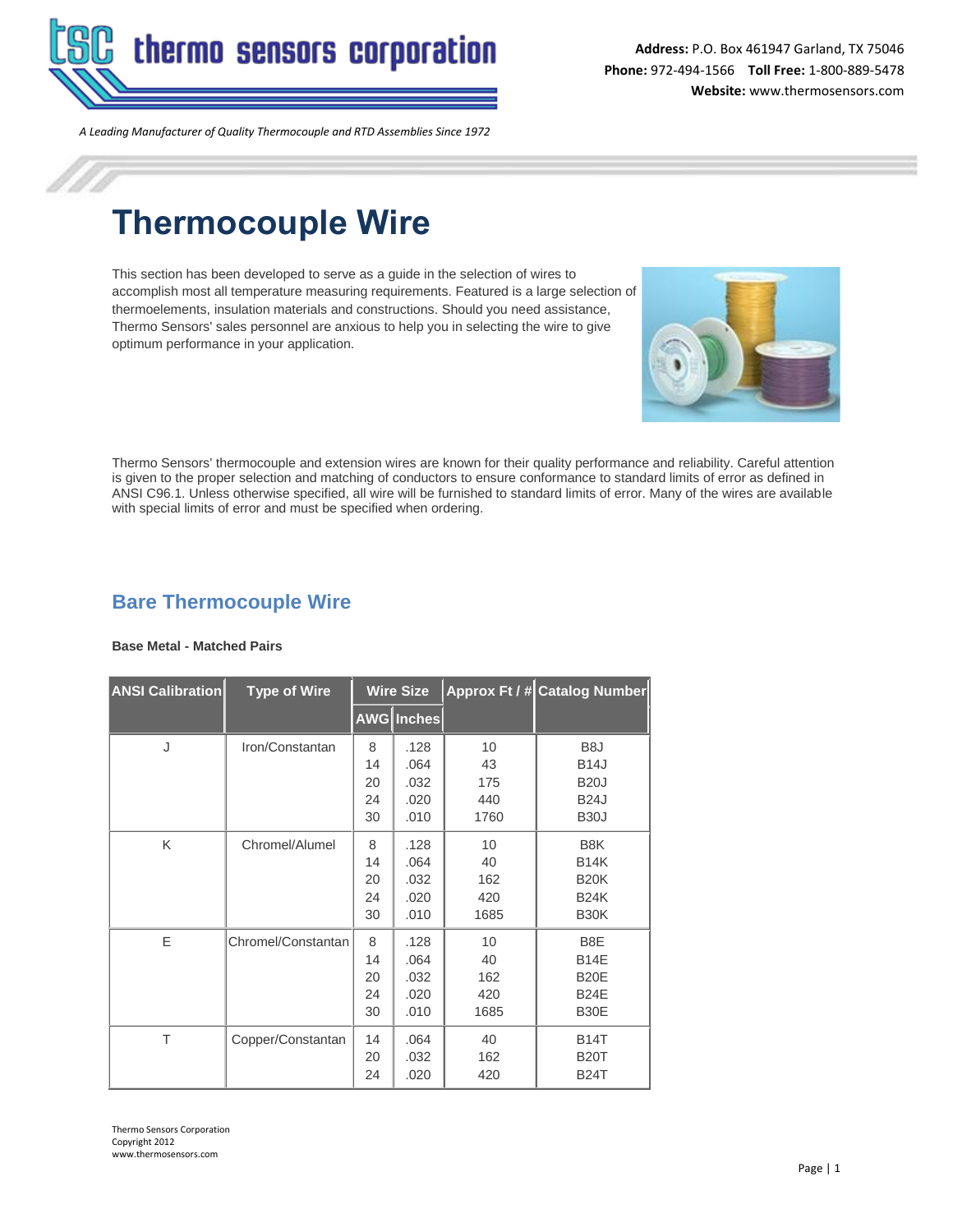

*A Leading Manufacturer of Quality Thermocouple and RTD Assemblies Since 1972*

## **Noble Metal - Matched Pairs\***

| <b>ANSI Calibration Type of Wire</b> |                                                                   |    | <b>Wire Size</b>  |            | Approx Ft / # Catalog Number |  |  |  |  |
|--------------------------------------|-------------------------------------------------------------------|----|-------------------|------------|------------------------------|--|--|--|--|
|                                      |                                                                   |    | <b>AWG</b> Inches |            |                              |  |  |  |  |
| R                                    | Platinum-13%<br>$Rhodium (+)$<br>VS.<br>Platinum (-)              | 24 | .020              | 309<br>282 | <b>B24R</b>                  |  |  |  |  |
| R                                    | Platinum-10%<br>$Rhodium (+)$<br>VS<br>Platinum (-)               | 24 | .020              | 302<br>282 | <b>B24S</b>                  |  |  |  |  |
| R                                    | Platinum-30%<br>$Rhodium (+)$<br>VS<br>Platinum-6%<br>Rhodium (-) | 24 | .020              | 345<br>294 | <b>B24B</b>                  |  |  |  |  |
| *Sold as Matched Pairs Only          |                                                                   |    |                   |            |                              |  |  |  |  |

# **Iron / Constantan - Type J - Individual Conductors**

| <b>Positive</b>                   |             |                                                   |         |                    | <b>Negative</b>                      |                        |                                         |         |                    |  |
|-----------------------------------|-------------|---------------------------------------------------|---------|--------------------|--------------------------------------|------------------------|-----------------------------------------|---------|--------------------|--|
| <b>ANSI</b><br><b>Calibration</b> | <b>Wire</b> | Type of Wire Size Approx. Catalog  <br><b>AWG</b> | ft $/H$ |                    | <b>ANSI</b><br>  Number  Calibration | Type of<br><b>Wire</b> | Wire Size Approx. Catalog<br><b>AWG</b> | ft $/H$ | Number             |  |
| JP                                | Iron        | 8                                                 | 23      | B8JP               | JP.                                  | lConstantan            | 8                                       | 20      | B8JN               |  |
|                                   |             | 14                                                | 91      | B <sub>14</sub> JP |                                      |                        | 14                                      | 80      | B <sub>14</sub> JN |  |
|                                   |             | 20                                                | 365     | B <sub>20</sub> JP |                                      |                        | 20                                      | 323     | <b>B20JN</b>       |  |
|                                   |             | 24                                                | 926     | B <sub>24</sub> JP |                                      |                        | 24                                      | 818     | <b>B24JN</b>       |  |
|                                   |             | 30                                                | 3740    | B <sub>30</sub> JP |                                      |                        | 30                                      | 3290    | B <sub>30</sub> JN |  |

## **Chromel / Alumel - Type K - Individual Conductors**

| <b>Positive</b>                   |             |                                                 |         |                    | <b>Negative</b>                   |             |                                                 |         |                    |  |
|-----------------------------------|-------------|-------------------------------------------------|---------|--------------------|-----------------------------------|-------------|-------------------------------------------------|---------|--------------------|--|
| <b>ANSI</b><br><b>Calibration</b> | <b>Wire</b> | Type of Wire Size Approx. Catalog<br><b>AWG</b> | ft $/H$ |                    | <b>ANSI</b><br>Number Calibration | <b>Wire</b> | Type of Wire Size Approx. Catalog<br><b>AWG</b> | ft $/H$ | Number             |  |
| <b>KP</b>                         | Chromel     | 8                                               | 20      | B8KP               | <b>KN</b>                         | Alumel      | 8                                               | 20      | B8KN               |  |
|                                   |             | 14                                              | 80      | B <sub>14</sub> KP |                                   |             | 14                                              | 80      | B <sub>14</sub> KN |  |
|                                   |             | 20                                              | 331     | B <sub>20</sub> KP |                                   |             | 20                                              | 331     | B <sub>20</sub> KN |  |
|                                   |             | 24                                              | 838     | B <sub>24</sub> KP |                                   |             | 24                                              | 838     | B <sub>24</sub> KN |  |
|                                   |             | 30                                              | 3370    | B30KP              |                                   |             | 30                                              | 3370    | B30KN              |  |